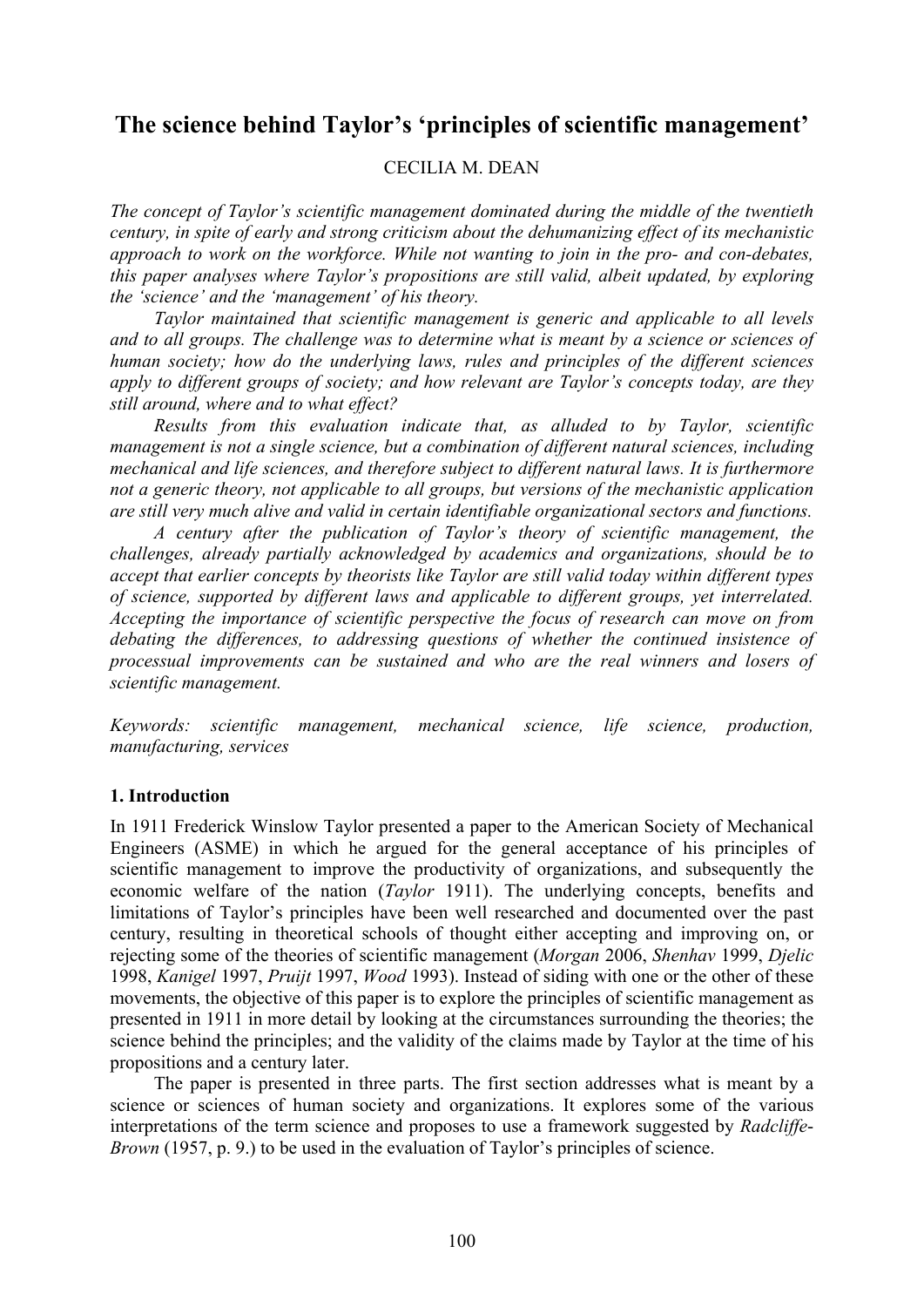In the following section Taylor's principles of scientific management are introduced and analyzed separately as the 'mechanisms of management' and 'essence of management'. Taylor used these terms to separate his principles applicable to task improvement as opposed to his principles applicable to the people management within organizations. The principles and their underlying sciences are viewed in 1911 and one century later in order to establish reasons for the introduction, change over time and their validity today.

The final concluding section summarizes the findings and identifies impacts and areas for further research.

#### **2. Defining science**

## *2.1. Radcliffe-Brown's single science for the study of human society*

Science is a wide concept that is generally interpreted differently by various audiences. The Oxford definition of science states that it is "the systematic study of the structure and behavior of the physical and natural world through observation and experiment" (*Oxford English Dictionary* 2007, p. 295.). This definition focuses on the ability to substantiate the study findings of the natural and physical world, therefore seemingly excluding philosophy and theory about aspects of the natural world which are, as yet, not observable. It is also interpreted differently within different specialist subject areas such as engineering in which most of the physical world is viewed and studied as an exact science (*Peaucelle* 2000); and economics in which probability and uncertainty are regarded as integral to simulation models (*Wagner*-*Tsukamoto* 2007).

I would, however, like to revisit a comprehensive definition of science presented by Radcliffe-Brown in his proposal for a single branch of science for the study of human society (*Radcliffe*-*Brown* 1957). Radcliffe-Brown, an anthropologist, introduced his theses at a University of Chicago conference in 1937. He maintained that this single branch of science should consist of four types of science covering abstract, natural, applied sciences and the arts (*Radcliffe*-*Brown* 1957, p. 9.).

According to Radcliffe-Brown and widely accepted today (*Radcliffe*-*Brown* 1957, Plotnitsky in *Gaffney* 2010, p. 298.), abstract sciences are based on logical thinking, either within known natural laws, or by proposing natural laws, concepts and theories in fields where phenomenal observation is either not possible or not yet feasible and include philosophy, theoretical mathematics, theoretical physics and theoretical psychology. Natural science, based on known natural laws, has as its objective the testing of theories and propositions developed by the abstract or theoretical sciences through observation, experimentation, measurement and validation, thereby allowing knowledge to be accepted as epistemologically real. Radcliffe-Brown included sciences such as the exact science of mechanics and chemistry, and the life science of physiology and psychology in this category.

Applied sciences, as implied in the title, build on the knowledge obtained from natural scientific studies to develop solutions to problems or to enhance the development of practical applications, and include engineering and medicine as examples. Arts as the fourth proposed type of science, is concerned with the sensual representation of the knowledge derived from the other fields, thus allowing the knowledge to be spread, understood, and appreciated by a wider audience (*Morgan* 2006, p. 174.).

Radcliffe-Brown accepted that abstract sciences of philosophy and theory, and applied sciences of economics, engineering, law and politics already existed at the time of his theses. He was, however, concerned about the absence of natural sciences about the actual functioning of societies and organizations resulting in 'trial and error' application of theories and beliefs (*Radcliffe*-*Brown* 1957). Taylor's principles in 1911 can be presented as an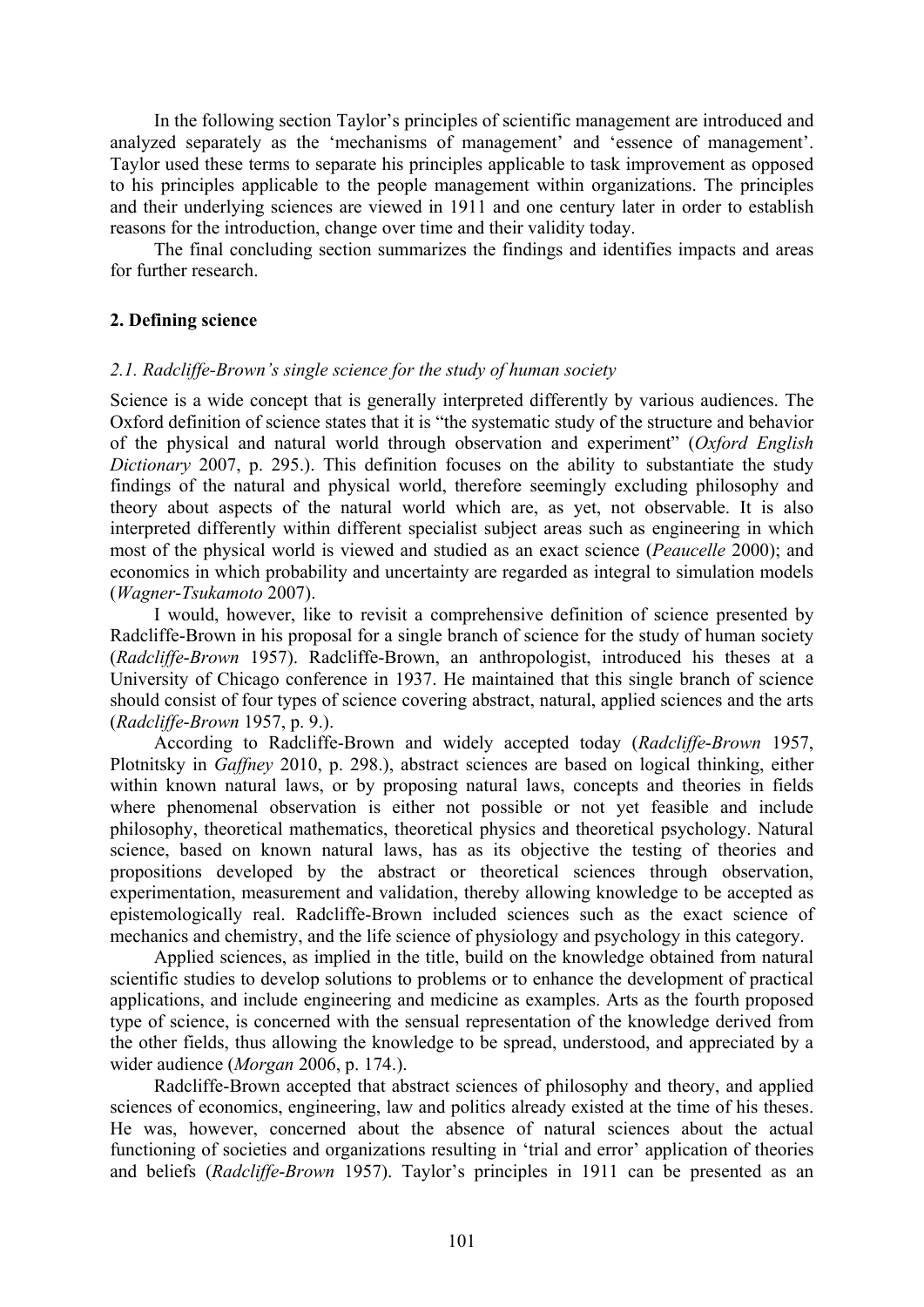example of abstract propositions which were trialed in some organizations with mixed results, but not yet fully explored and tested through natural scientific means of research.

An analysis of Taylor's principles of scientific management will consider the principles in the light of the prevalent different types of science in which abstract science and applied science are referred to. However the focus is on the natural sciences and their underlying laws of nature and how Taylor's principles of scientific management can be interpreted within these sciences.

#### *2.2. Natural sciences 1911 to 2011*

The natural sciences which were dominant at the time of Taylor's propositions were exact science of mechanics and life science (*Silver* 1998, pp. 226–227.; *Radcliffe*-*Brown* 1957, p. 9.) and these have since been enhanced by the subsequent evolving sciences of uncertainty and chaos during the twentieth century (*Gleick* 1995).

The fundamental assumptions of classical physics and mechanics at the start of twentieth century were predominantly based on the laws of Newton (1642–1727) around a body's position based on its mass, acceleration and force. The universe, for instance, was regarded as a giant machine set in a framework of absolute time and space in which complicated movement could be understood as a simple movement of the machine's inner parts, even if these parts could not be visualized (*Kibble*–*Berkshire* 2004, pp. 1–15.). The Newtonian laws were based on the concepts of cause and effect, and of determinism. If a body exhibited motion, one could always figure out what was producing the motion, while the concept of determinism stated that a future position of motion could be determined from its current known state by changing the observer's probing and extent of adjustments. It was this belief in the laws of mechanics and the ability to rely on cause and effect to predict the outcome of changes to processes that encouraged Taylor and other classic organizational theorists to propose the transfer of these laws to organizations through the systemization of functions and processes (*Morgan* 2006, pp. 16–17.; *Burrell*–*Morgan* 1979, p. 128.).

Even during the time of Taylor's theses, physicists and mathematicians moved on from the exact Newtonian laws to include theories of uncertainty, such as the theories of relativity and chaos (*Silver* 1998, *Gleick* 1995). An element of uncertainty and unpredictability was introduced by stating that outcomes cannot always be predicted and that there are systems in which the outcome of a series of events is very sensitive to conditions and for which outcomes are better presented as patterns rather than linear predictions. The theories, based on mathematical models, are generally used in modeling various economic, populations and group trends and behaviors (*Gleick* 1995, pp. 9–32, 57–118). The sciences of uncertainty were still at a philosophical and theoretical stage of development at the time of Taylor's principles of scientific management.

Life science, regarding an organization or society as a living entity, was already promoted by theorists at the time of Taylor's principles of scientific management. Theorists like Spencer, Taylor and Fayol viewed societies and organizations as living bodies focusing on essential functions required for its survival (*Ritzer*–*Goodman*, 2004a, pp. 106–127.; *Morgan* 2006). However, organizations were viewed with a mechanistic slant in which processes were regarded as important and workers merely as passive and responsive participants (*Burrell*–*Morgan* 1979, p. 127.). Subsequent organizational theorists in the metaphor of organizations as organisms such as Burns and Stalker, Woodward and Parsons continued to focus on essential management functions to ensure the continued survival of organizations, but this time within its environment as open systems (*Morgan* 2006, pp. 33– 70.). However, Radcliffe-Brown and organismic theorists like Maturana and Varela viewed organizations as living entities to be studied by exploring the interrelationships among individuals and functions required for the self-maintenance of the organization (*Burrell*–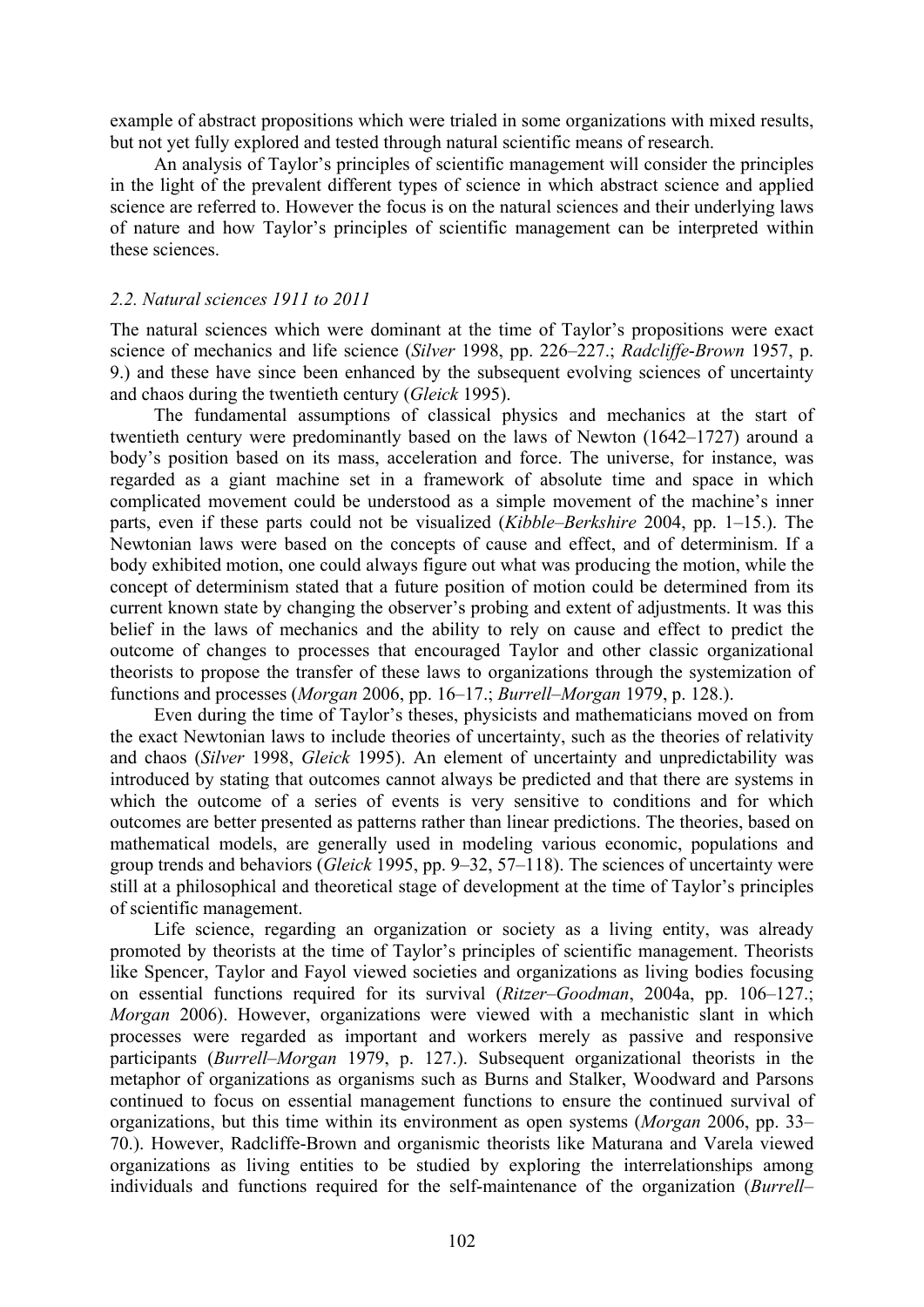*Morgan* 1979, p. 52.; *Maturana*–*Varela* 1980, p. 88.; *Silver* 1998, pp. 321–322.; Parsons in *Ritzer*–*Goodman* 2004a). These structural interrelationships were interpreted as mutual 'contracts' between the individuals and the organizations.

The Hawthorne studies of Mayo during the late 1920s raised awareness for the needs of the individuals in organizations, resulting in psychologists such as Mayo, Maslow, Herzberg and McGregor to focus on their needs and aspirations not only with respect to fairness and equality at work, but to promote job enrichment and the self-realization of the employee (*Morgan* 2006, pp. 35–37.). The introduction of psychology of the individual within organizations developed into another life science to be considered within the single branch of science for human society.

We therefore have different dimensions of sciences and mathematics impacting on Taylor's propositions. In 1911 both the exact science of mechanics and the life science relied on cause and effect and determinism to guide action and predictions. While the science of mechanics is still valid in the physical world, elements of uncertainty based on patterns and interrelationships were added during the twentieth century, especially when the focus moved from the physical inanimate world to include individuals within society and organizations. The life sciences as applied to organizations by theorists during the twentieth century accepted organizations as independent entities, but tended to focus on structure and environment, thereby reducing the original emphasis of functions of the classical management theorists. The role of the individual within organizations gained prominence in theories of agency versus structure (*Morgan* 2006, *Ritzer*–*Goodman* 2004b).

## **3. Taylor's principles of scientific management**

## *3.1. Introduction to Taylor's principles*

It was within this context of the accepted abstract, natural and applied sciences of mechanics that Taylor presented his principles of scientific management at an engineering conference in 1911.

Forerunners of the concept of a systematic or scientific model of management in Europe can be traced back to its introduction in the army by Frederick the Great of Prussia in the eighteenth century in which he used a modified Roman model to instill discipline and effectiveness in the 'unruly mob' he inherited as an army. This approach was further developed by Adam Smith, a Scottish economist, and promoted in 1776 in his book 'The Wealth of Nations'. The objective was to improve the efficiency of organizations during the Industrial Revolution (*Morgan* 2006, p. 16.) by reducing the discretion of workers, introducing task specialization and standardizing parts and material.

Unlike the European model of classical management theories, the American model for management and productivity grew out of engineering practices in major manufacturing firms during the late nineteenth century (*Shenhav* 1999, *Djelic* 1998). As early as the 1880's members of the American Society of Mechanical Engineers (ASME) started an industry-wide movement to standardize and systemize the technical and operational environment, especially in the manufacturing industry (Shenhav in *Tsoukas*–*Knudsen* 2003, p. 187.). As an engineer Taylor was part of the movement to introduce systemized and scientific management in companies to increase their production. These concepts were regarded as objective and advantageous not only to the organizations, but throughout the country, as stated by Miller and O'Leary:

"Systems were perceived as a safeguard for the morality of organizations, of managers and of employees. They bind individuals in mutual relations of responsibility and accountability, depersonalized these relationships, and thus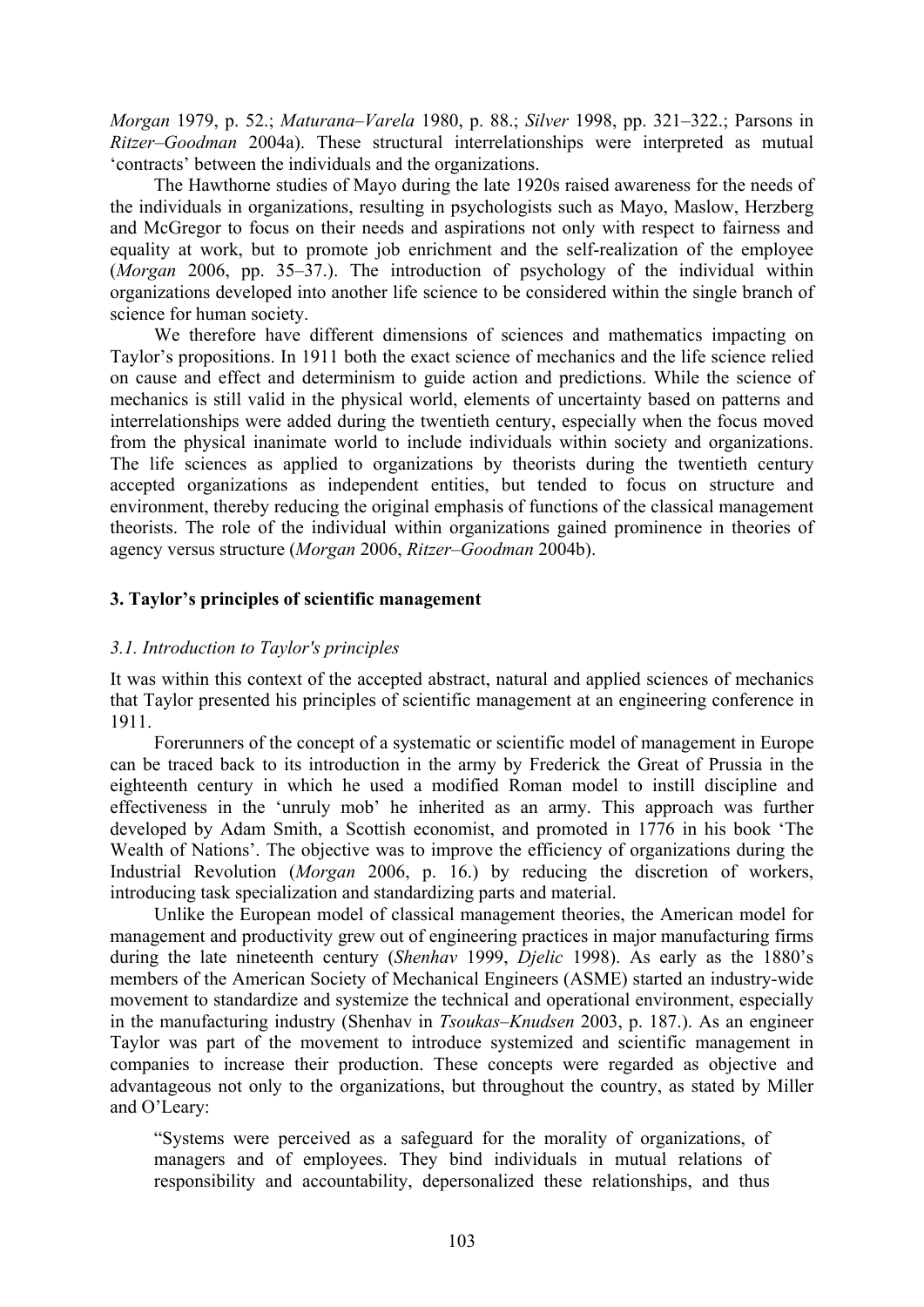eliminated favoritism and nepotism. In systems the trajectory of progress can be charted both for individuals and for the organization as a whole, since authority is no longer derived from privileged social positions but is grounded in facts and techniques needed to perform and coordinate interdependent tasks" (*Miller*– *O'Leary* 1989).

In his presentation on the principles of scientific management at an engineering conference in 1911, Taylor asserted that he offered his theories as a remedy for the loss suffered in the United States as a result of the general inefficiency in the daily life and operations of the population and organizations. Even at this early stage of introducing scientific management, Taylor, however, warned about potential pitfalls in the implementation of the theory in practice, and warned that there is a distinct difference between what he called the 'mechanisms' and 'essence' of management. He acknowledged the difference between his proposed use of science in management techniques to improve processes and the importance of the effect on staff through his essence of management. This aspect of his principles of management focused on the organization as a living entity and the fact that the individuals within this entity may not be as compliant as inanimate physical objects or machines. He therefore asserted that successful implementation of his mechanisms of management can only be successfully achieved through harmony and cooperation.

How successful these principles and the claims actually were will be explored by analyzing his mechanisms and essence of management concepts separately, both at the time of their introduction in 1911, and as surviving today in 2011.

#### *3.2. Taylor's mechanisms of management*

Taylor's mechanisms of management concepts were very much based on the improvement of processes to benefit the organization, society and subsequently the individual. In line with the reductionist and determinist view that process improvement can improve the overall position, he proposed "the golden rule of scientific management…: 'Get the situation right, and the appropriate human behavior and organizational performance will follow'" (*Burrell*–*Morgan* 1979, p.128.).

The mechanisms of management proposed by *Taylor* (1911) specifically addressed the use of systematic scientific techniques to obtain optimum productivity and efficiency, in other words, a focus on the processual improvement of tasks. He proposed that by focusing on task specification through time and motion studies; continuous improvement of techniques such as routing systems; the use of exact measurements and calculations with the aid of slide-rules (today it will be electronic devices); the standardization of tools, material and implements; and by emphasizing maximum in place of restricted output, the production output and financial position of the organization can be improved. Taylor also proposed that it may be beneficial to study the operational methods applied by skillful external individuals or organizations and select the best elements of their methods in order to develop a preferred process for your own application.

Taylor presented evidence of the application and perceived successes of his techniques in different organizational situations and claimed that his principles can be applied to all different groups, such as individual families, farms, religious institutions, charitable organizations, universities, governmental departments, in addition to the large industrial organizations which he referred to in his case studies (*Taylor* 1911).

#### 3.2.1. Mechanisms of management: concerns

Concerns about the validity of the strict application of systemization based on the laws of mechanics in organizations were already identified and recognized by Taylor in his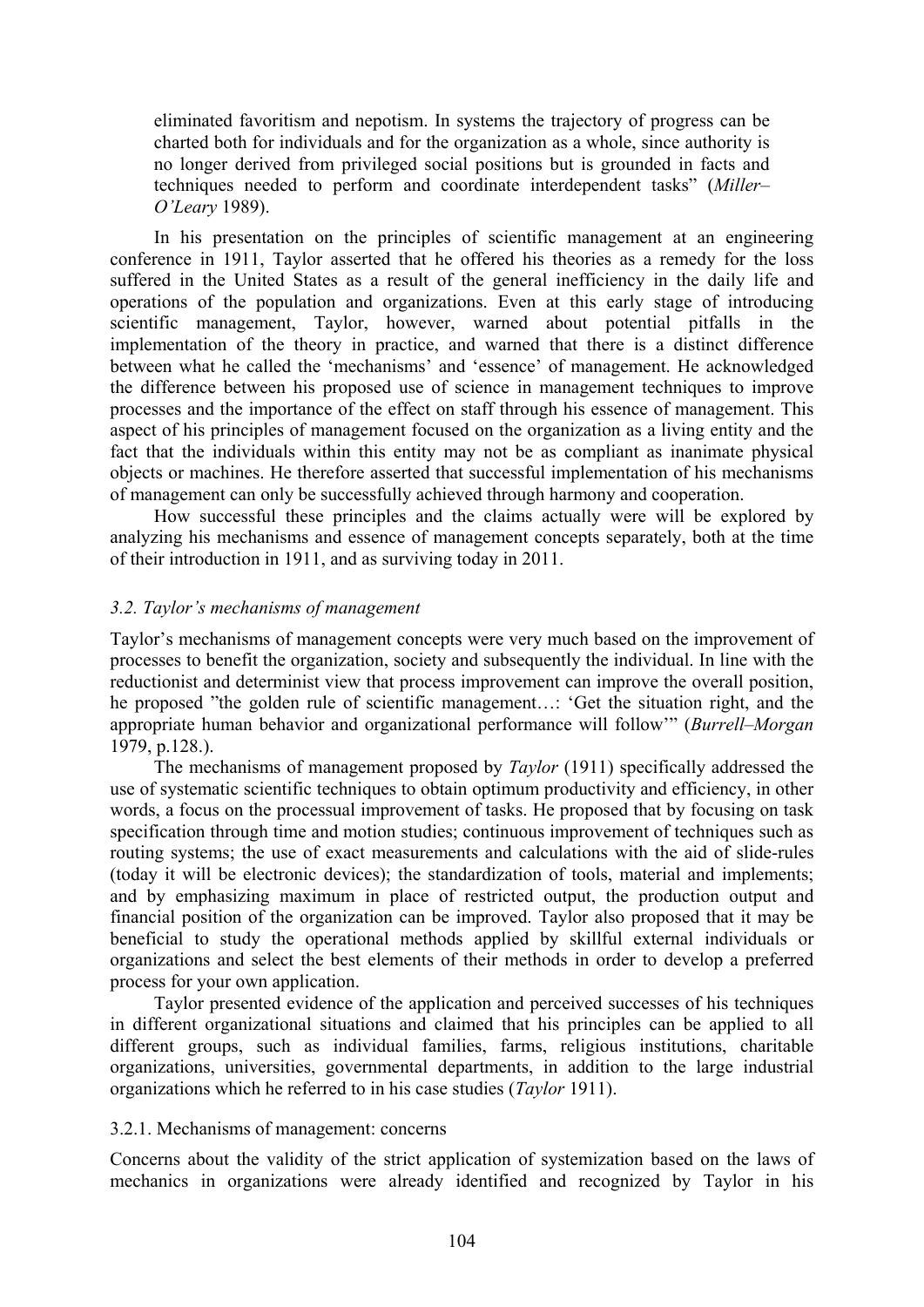presentation in 1911. He referred to two main types of concerns, namely concerns about the actual mechanistic and systematic method to identify and improve the processes and concerns affecting the people involved in the changes.

Taylor warned that continued increase in output can lead to reduced performance and reduced quality by stating that "one of the dangers to be guarded against, when the pay of the man or woman is made in any way to depend on the quantity of work done, is that in the effort to increase the quantity the quality is apt to deteriorate" (*Taylor* 1911, p. 32.). He also maintained that the impact of improvements should be considered within a wider context including its impact on customers or society. Taylor realized that the exact laws of mechanics may not always apply when introduced to improve the operations of organizations, or for all groups in society.

On the human element Taylor re-emphasized his distinction between mechanisms and essence of management by stating: "The mechanisms of management must not be mistaken for its essence… Precisely the same mechanism will in one case produce disastrous results and in another the most beneficent… will lead to failure and disaster if accompanied by the wrong spirit in those who are using it" (*Taylor* 1911). Morgan in his Images of Organization summarized the criticisms raised by subsequent organizational theorists on the limitations of the classical, scientific and bureaucratic management theories as: the possibility that it can create organizations that have difficulty to adapt to change; result in the inefficiency of mindless and unquestioning bureaucracy; and have a dehumanizing effect on employees (*Morgan* 2006, p. 28.).

The standardization of tools and, to a certain extent tasks, assisted in the general improvement of operations. However, workers could not be expected to be compliant, predictable and as efficient as machines or robots. The mechanistic laws of cause and effect may be applicable to routine functioning and operating of production line machinery and equipment, or even routine processes where repetition and consistency of output are important. However, unlike Taylor's claim that his principles of the mechanisms of management are universally applicable to all groups, the subsequent development of mathematical sciences of uncertainty and chaos were found to be more acceptable for the analysis of non-routine group behavior or non-routine tasks.

## 3.2.2. Mechanisms of management: 2011

Taylor's principles of the mechanism of management focused on systematic identification and specialization of tasks; standardization; and the scientific improvement of the processes to benefit production, the organization, the individual and the customer.

The evidence from a scientific point of view is that these principles of cause and effect and determinism based on the exact laws of mechanics are still applicable to certain types of organizations and routine processual tasks and therefore as valid today as in 1911, albeit updated with the latest techniques and technology. Supporters of post-Taylorism and Neo-Fordism accept revisions to the original mechanisms of management and identify techniques such as just-in-time (JIT) production and business process re-engineering (BPR) to achieve objectives of efficiency, short delivery times, quality, diversity, flexibility and increased output (*Peaucelle* 2000, *Wood* 1993) as summarized by Peaucelle:

"Taylorism is well known, for the organizational techniques that it implements. Post-Taylorism innovates with new ways of working but its initiatives, in many ways, resemble its predecessor. One may argue that these organizational techniques are inconsistent with corporate objectives. Over and above the simple aim of maximising profit, the Taylorian enterprise works to produce more goods at low cost. In the post-Taylorism enterprise, the objective of efficiency is complemented by those of short delivery times, quality, diversity and flexibility.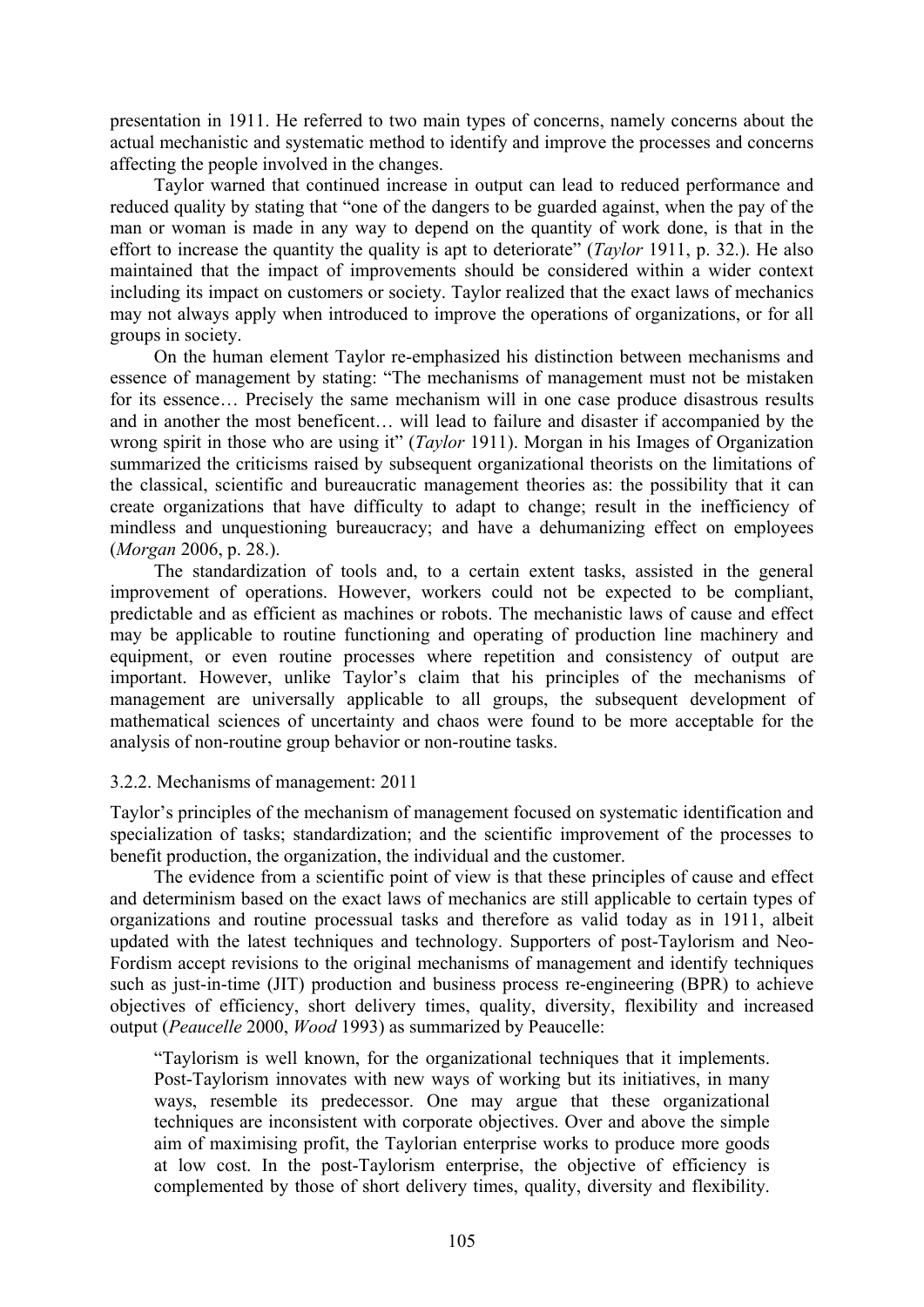In order to attain these new objectives, and still remain coherent with previous ones, enterprises have developed new techniques: just-in-time production, business process re-engineering, call centres, simultaneous engineering, and asynchronous teamwork across networks. According to the hypotheses put forward, post-Taylorism adds new objectives to Taylorism. The strength of today's reorganizations lies in attaining these objectives simultaneously. The consequences for people, however, in terms of their relationships with work, do not necessarily change" (*Peaucelle* 2000, p. 452.).

Similar to Taylor, Peaucelle believes in the validity of exact science of mechanics underlying the application of scientific management in the operations of various organizations. He referred to the wider impact of the introduction of Taylor's mechanisms of management, not only on the profitability of the organizations, but also on the wider customer market through the production of more and therefore cheaper products. However, Peaucelle also warns against the danger of ignoring the impact of these principles on people, in other words, the essence of management.

Various case studies can be identified supporting the implementation and operation of the mechanistic principles underlying Taylor's scientific management, not always successful. *Bayo*-*Moriones* et al (2008) researched the factors influencing a successful implementation of just-in-time (JIT) systems and found that it can be applied in any production context, although "more concretely, non-metallic mineral products, paper and textile industries present a lower level of adoption of some JIT practices. This is consistent with the reluctance to the introduction of organizational innovation found for these sectors… (*Bayo*-*Moriones* et al 2008, pp. 1059–1060.). Like Taylor, they found a positive and significant relationship between work organization and the implementation of JIT practices in certain sectors in conjunction with the importance of employee participation and involvement to ensure successful introduction of new methods and techniques in production organizations.

In addition, successful implementation of the principles of systematic and mechanistic management can be found in service organizations such as fast-food outlets or call centers. This model is today referred to as 'McDonaldization' and is accepted as an efficient and standard model followed by some organizations in which a standard level of routine service is important. Tasks are systemized, employees selected and trained for specific tasks and the level of service closely monitored and controlled. Although regarded by some theorists as dehumanizing to the affected employees, the customers and management can rely on consistency in the level and standard of service (*Royle* 2006, pp. 757–779.; *Morgan* 2006).

*Taylor* (1911) recommended that an organization's processes can be scientifically improved by exploring the methods employed by skillful experts in the process and then by selecting and improving on their best approaches. This method can be detected in current rationalization projects especially to improve customer services. In their research into the development of a 'well-being' model for the Canadian health service, *Chreim* et al (2007) highlighted the importance of external research into similar success models before deciding on a suitable model for the Canadian health service.

The exact science of mechanics which underwrote Taylor's mechanisms of management are therefore mainly found to be effective in manufacturing and production organizations where production line equipment is used, or in certain service industries, where the tasks can be broken down into routine steps that can be rationalized and offered as a standard service to the customer as well as the organization. Innovative organizations, group demonstrations or local communities are modeled mathematically through algorithms based on uncertainty and self-referencing. Tasks are too flexible to mechanize and the underlying rules and patterns proposed in chaos theories are therefore more applicable to the performance of these groups (*Gleick* 1995). Exact science accepted as the dominant scientific basis for prediction and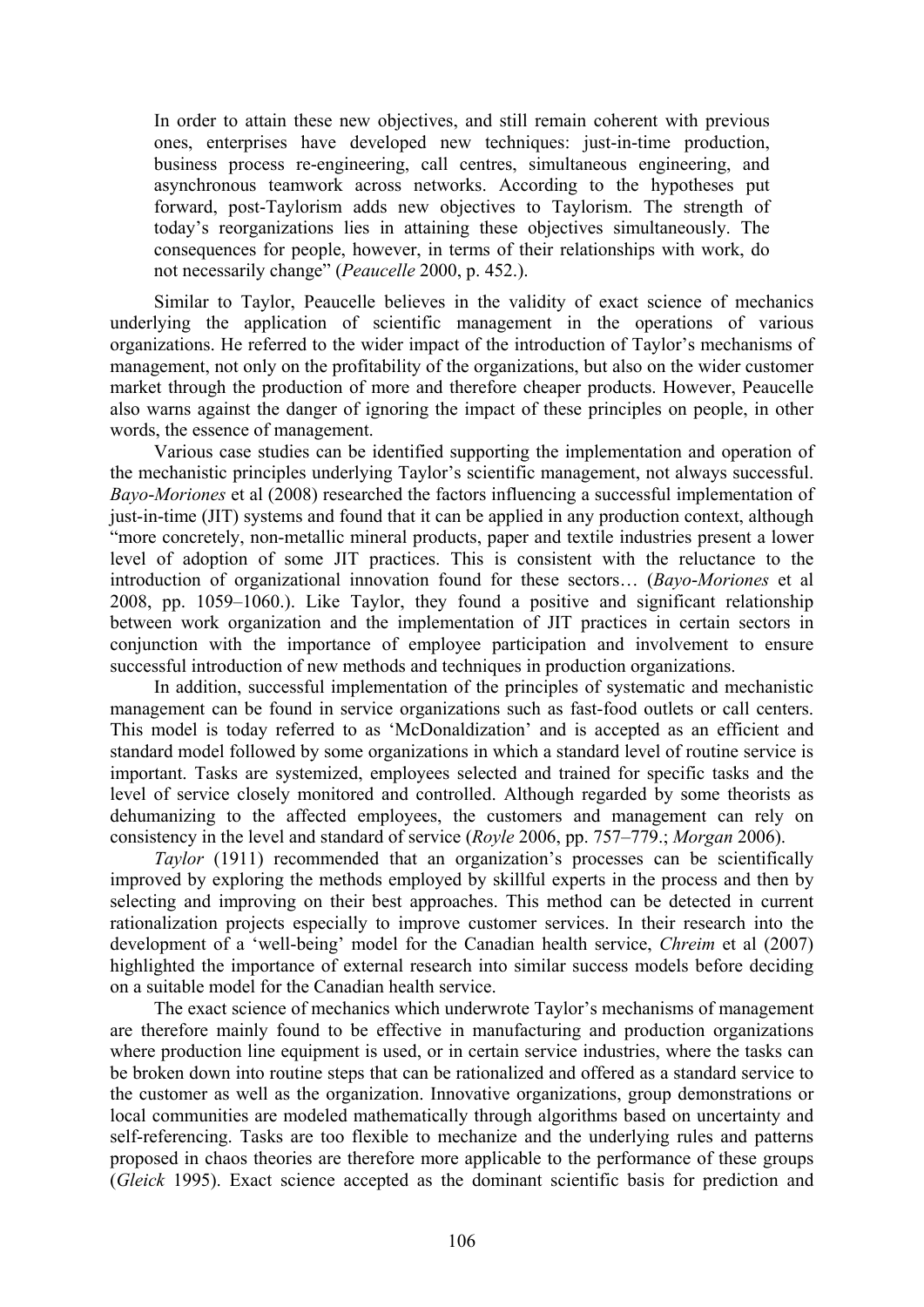understanding in 1911 changed to include uncertainty as one of the natural sciences to be accepted in certain circumstances.

## *3.3. Taylor's essence of management*

The second aspect of Taylor's principles of scientific management moves the focus from the task and the ability to determine and forecast outcomes of improvements, to the human element from the perspective of the workers. It has to be acknowledged that the concepts and practices of management and workers were very different in 1911 from the current accepted norms. Many organizations during the latter part of the nineteenth century were family owned. Wealthy owners searched for the best talent within the industry and then allowed workers and supervisors to determine their own methods of executing the tasks required for maximum profitability (*Taylor* 1911, *Ritzer*–*Goodman* 2004a).

Two elements were identified by Taylor as unacceptable, both from the point of view of employment, but also for the benefit of the organization. His first concern was the trend in industry to search for ideal leaders and managers of the organization, i.e. the 'ready-made competent man' to perform the task, trained by someone else, and at a high price. He regarded this as ineffective and proposed that it be replaced by scientific management in which case the balance between tasks performed by management and workers could be scientifically analyzed and improved. This led to the second concern raised by Taylor in which he said that the general approach to work by the workers were to 'soldier along'. Without even-handed fairness in employment and hands-on control, workers were found to do the minimum work possible and preferred not to increase the work-pace as it would have been to the detriment and injustice of their trade (*Taylor* 1911).

The essence of management as perceived by Taylor focused on recommendations to address both concerns. Tasks should be reorganized and managers should take on their fair share including the tasks of planning, directing, training and control. Workers and managers should be carefully selected to ensure the right potential for the right position and then trained to their full capacity. Workers should be adequately recognized and fairly compensated for the work performed and not paid the minimum wages that the management can get away with. Managers should take time to win over the confidence of the workers for the successful implementation of changes to their work practices.

In this way Taylor proposed that it can lead to increased output for the benefit of the employees and organization, while the lower prices resulting from this increased output can also benefit the consumers, therefore resulting in an overall win-win situation.

#### 3.3.1. Essence of management: concerns

Concerns about Taylor's essence of management and other classical management theories focused on various aspects. The first concern was with respect to fairness to all workers, a concern raised by Taylor himself. Taylor's concern of fairness to workers, although predominantly motivated by productivity and therefore profit, acknowledged the unbalanced status of management domination and pay inequality during the period of the Industrial Revolution.

Criticism identified by *Morgan* (2006, p. 27.) include the dehumanization of workers by stating that workers were reduced to automatons. The major criticism was against the task specialization and the separation of planning and work execution. Workers were employed as cheap labor instead of being thinkers, thus becoming impersonal objects. Even at the time of Taylor's theses he encountered opposition, especially with respect to treating workers as machines, and he was called to give testimony before a congressional inquiry into the impact of scientific management on workers in 1912 (*Linstead* et al 2009, p. 542.). The outcome of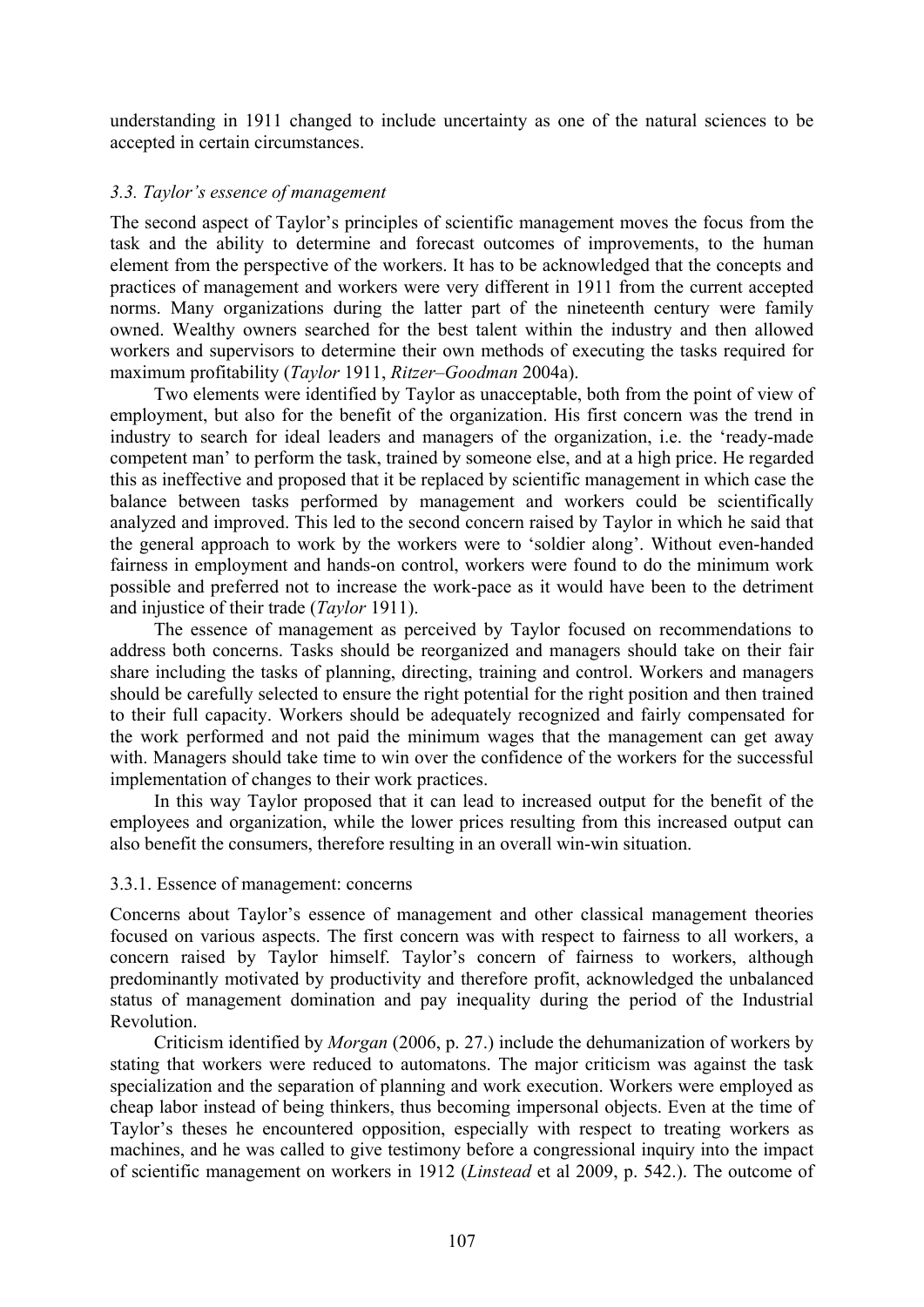the inquiry was in Taylor's favor, but resistance was still pursued by organizational psychologists like Maslow in their proposed hierarchies of needs for employees instead of passive treatment as compliant machines (*Morgan* 2006, pp. 35–37.).

Building on the individual needs and rights within organizations, concerns were also expressed about Taylor's plea for harmony and cooperation. Theorists like Burns, Whyte and Starkey (*Morgan* 2006, pp. 163–166.) incorporated conflict in the politics of organizations and regarded it as an integral part of managing organizations. This debate, however, raised the question of conflicting interests between individual and organization, in other words whether the science of psychology of the individual should take preference to the science underlying the study of the physiology of the organization as proposed by Radcliffe-Brown and Maturana and Varela. The study of the physiology of organizations focuses on essential functions required for life and the interrelationships of contractual cooperation between worker and organization towards the continued persistency of the organization as an independent entity (*Silver* 1998, *Dean* 2011, *Radcliffe*-*Brown* 1957, *Maturana*–*Varela* 1980). It accepts functional specialization and separation in organizations and at the same time regards fairness as an underlying necessity for success. Interrelationships accept conflict and compromise where and when required.

#### 3.3.2. Essence of management: 2011

Taylor initially resisted the involvement of trade unions within organizations but then accepted their roles as part of a collective bargaining process on behalf of the workers thus advancing the subsequent development of the human resources school of thought (*Linstead* et al 2009, p. 542.; *Nelson* 1992, p. 15.; *Hannagan* in *Smith* 2007, p. 263.). The concepts contained in the currently recognized function of human resource management date back to influential theorists and individuals, including Taylor; organizational owners such as Robert Owen in Scotland; the German theorist Hugo Munsterberg; and American theorists such as Chester Barnard and Mary Parker Follett who offered practical solutions to address the concerns about worker conditions, over-specialization of tasks and the impact on the individuals (*Smith* 2007, pp. 41–42.). Contemporary human resource management responsibilities are to focus on the working conditions of staff within the organization and include tasks such as job design; pay scale equality; staff selection; training and development, all of which formed part of Taylor's essence of scientific management. The implementation of a fair set of ethics and deal for employees did not proceed without resistance, and even today requires an external pressure on organizational governance and ethics in some organizations (*Banarjee* 2007). This part of Taylor's principles of management has become embedded as standard practice within organizations.

The general development and acceptance of organizational and industrial psychology to assist individuals within their work environments changed the criticism of the dehumanizing effect of scientific management principles on workers during the past century. Individuals are no longer accepted as passive tools within organizations and the concept of conflict within organizations is accepted as normal instead of being a pathological situation which should be eliminated in favor of the harmony and cooperation promoted by Taylor (*Morgan* 2006, p. 157.).

Taylor proposed a fair separation of functions, especially between management and workers. This separation has been accepted by organismic theorists and the emphasis moved to role rather than individual in organizations (*Morgan* 2006, *Radcliffe*-*Brown* 1957, *Hannagan* 2005). However Taylor's claims that mechanistic improvement to all functions can lead to organizational improvements cannot be substantiated. The mechanistic approach relies on the tasks to be routine and therefore able to be improved mechanistically. Internal functions were found to be volume driven rather than routine, essential for existence,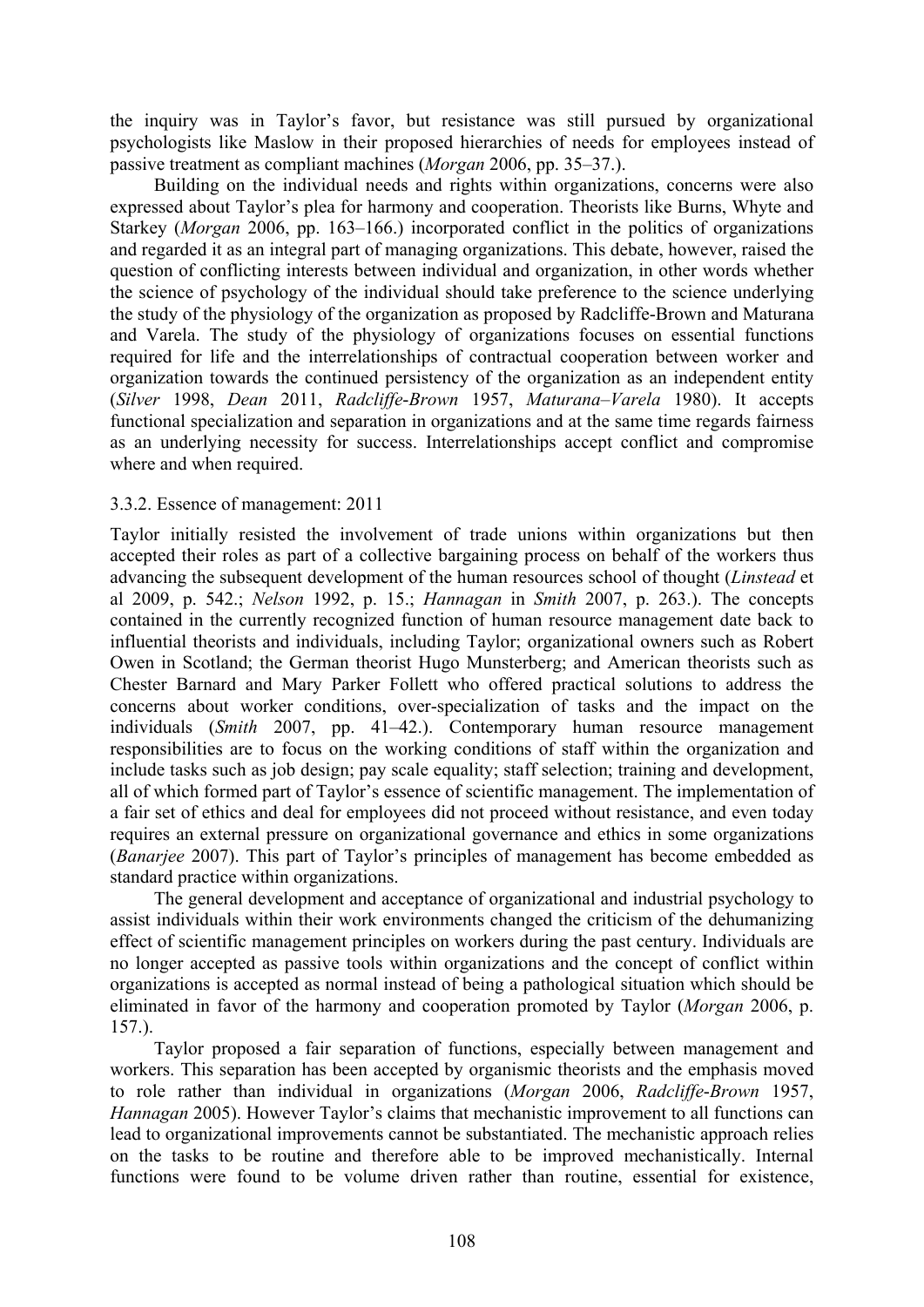supportive of other functions and operating at arms-length from senior management. Cash flow concerns, as an example, can lead to the demise of an organization but not necessarily due to ineffective or inefficient accounting practices.

An example is the research into the collapse of the Icelandic Bank by *Sigurjonsson* (2010, pp. 33–45.) in which he found the main reasons for the collapse to be a lax attitude towards corporate governance and inadequate risk management from within the organization, the government and society, although the actual collapse was due to inadequate liquidity to underwrite reckless loans and investments. Improving the productivity and specialization in the accounts department would not have prevented the collapse since the reasons were multiple, depended on interrelationships among different functions and eventually a lack of cash. Another example is the research into high absence rates in a call center which applied the principles of scientific management, namely: task specialization, separation of planning and execution of tasks, and relentless controls and performance management to ensure high output and quality. *Taylor* et al (2003) found that it is not only the pressure of targets and monitoring that caused the absence rates to be high, but a seemingly unrelated malfunctioning in the air conditioning system. Management improved the air conditioning system and the general workplace environment, and although they did not change the target and monitoring systems, the absence rates dropped. Workplace maintenance as a survival function was important, and had to be subject to regular checking and servicing, but must also be able to adapt to emergency incidences when required.

*Taylor* (1911) referred to various organizations and operations as evidence of successful implementation of scientific management. These examples included companies manufacturing shoes and machines; the handling of supplies, such as pig iron in steelworks; machine shop processing in the steelwork industry; the quality inspections in the manufacturing of industrial goods, and bricklaying. All of these functions within the organizations were routine functions in the category of operations, and especially the operations within the sectors of production and manufacturing organizations. Many support functions and functions such as the non-routine design of new innovative products cannot be routinized and mechanistically improved.

# **4. Conclusion**

Radcliffe-Brown offered his theses for a single branch of science for the study of human societies and organizations and raised a concern that natural science as the link between abstract theories and the practical implementation of these theories in the applied sciences has not been established at the time of his propositions. The natural sciences based on the exact laws of mechanics; the mathematical laws underlying uncertainty of relativity and chaos; the life science of organizations as living organisms; and the life science of the psychology of the individual provided a framework to evaluate Taylor's principles of scientific management as presented in 1911 and changed during the past century. By analyzing Taylor's theories from a scientific point of view, the following conclusions could be made towards a better understanding of scientific management.

In 1911 Taylor's principles of scientific management were still theories within abstract sciences, trialed as applications within industrial organizations. As a natural science his principles also did not refer to only one type of science, but at least to the exact science of mechanics as well as the life sciences of physiology and psychology underlying organizational functioning.

In 2011 Taylor's mechanisms of management are, however, still valid in organizations and operations involving routine production-line manufacturing or service tasks. Scientific methods to determine the best processes and improve these tasks for success are still pursued within the industry. Taylor's mechanisms of management were, however, not found to be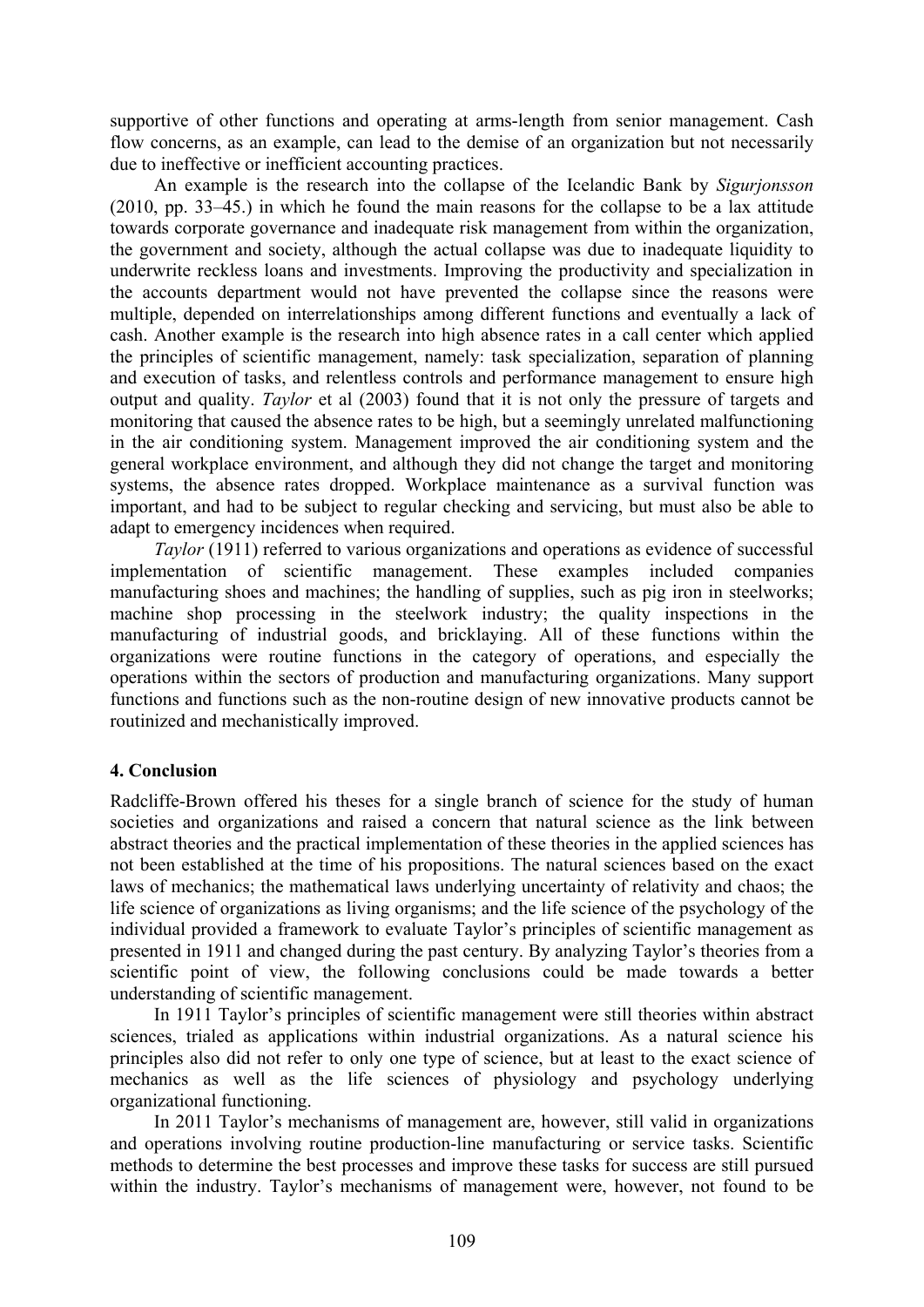generic and not applicable to all groups, as supported by the advances made in the physical and mathematical sciences. His mechanisms of management exclude groups such as unstructured or unrelated social groups that are more prone to uncertainty, although operating within determinable patterns supported by chaos theories.

Taylor's essence of management, focusing on fairness; the separation of tasks and a more balanced systemization of organizations, became part of the evolution of organizations in order to adapt to the different structures required after the Industrial Revolution. The different functions and tasks are now accepted as the norm in organizations. Within organizations, Taylor's plea for improved worker conditions in his essence of management became part of the human resource management function and progressed to include fairness, equality and the introduction of ethical governance in organizations. However, harmony and cooperation were found to be not a pre-requisite for organizational success. Conflict and diverse interests have become accepted as healthy within organizations.

What are the benefits of considering the science behind Taylor's principles of scientific management? In addition to be able to explain the changes in the acceptance or rejection of his principles over the past century due to the new developments in the sciences of uncertainty, chaos and life, the knowledge can guide further research in two major areas:

When and where can the principles be applied in organizations and societies? By identifying the natural science underlying the field of study, it can influence the abstract theorizing around this science, as well as the guiding the implementation of the concepts towards the relevant applied sciences.

What is the real impact of the mechanisms of management on society and the wider environment? Taylor's mechanisms of management proposed a continuous improvement in efficiency, productivity and therefore financial growth of organizations, nations and individuals. This resulted in more and sophisticated equipment to replace individuals; political focus on efficiency drives especially to reduce costs; and an ever-increasing need for higher output to boost the growth of the economy.

Research focus could be extended to include questions such as: What happens to the people that are being replaced by the more efficient machines and operations – can they really effectively keep on providing an unlimited growing consumer market if there are fewer jobs – is it really a win-win situation and who are the real losers? Is there a limit to increased efficiency in order to produce savings and improve productivity and profit, or has this become a false economy by just moving the functions being 'cut' for efficiency to other areas in the organization?

Especially in the current world economic situation, it may be prudent to move the focus forward from whether Taylor's principles of management are valid, to what is the real potential and impact of their continued refinements.

#### *References*

Banerjee, S. B. 2007: *Corporate Social Responsibility: The Good, the Bad and the Ugly*. Edward Elgar, Cheltenham.

Bayo-Moriones, A. – Bello-Pintado, A. – Merino-Díaz-de-Cerio, J. 2008: The Role of Organizational Context and Infrastructure Practices in JIT Implementation. *International Journal of Operations and Production Management*, 28, 11, pp. 1042– 1066.

Burrell, G. – Morgan, G. 1979: *Sociological Paradigms and Organizational Analysis, Elements of the Sociology of Corporate Life*. London, Heinemann.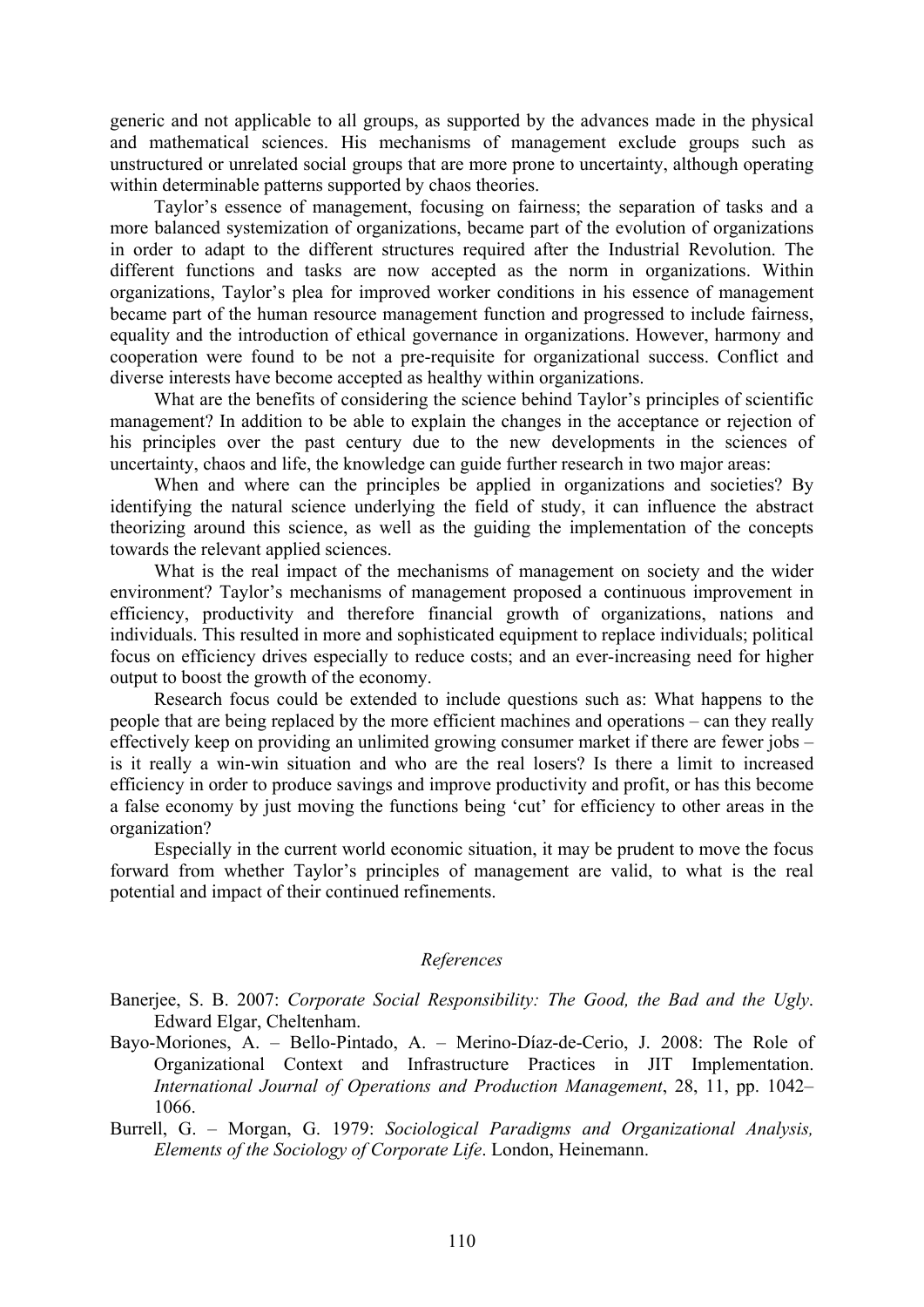- Chreim, S. Williams, B. E. Hinings, C. R. 2007: Interlevel Influences on the Reconstruction of Professional Role Identity. *Academy of Management Journal*, 50, 6, pp. 1515–1539.
- Dean, C. M. 2011: *The Physiology of Organizations: An Integrated Functional Perspective.* Unpublished PhD Thesis. Leicester University School of Management.
- Djelic, M-L. 1998: *Exporting the American Model: The Postwar Transformation of European Business*. Oxford, Oxford University Press.
- Gaffney, P. (ed.) 2010: *Deleuze and Science*. Minneapolis Minn, University of Minnesota Press.
- Gleick, J. 1995: *Chaos*. London, Abacus.
- Kanigel, R. 1997: *The One Best Way: Frederick Winslow Taylor and the Enigma of Efficiency*. Little, Brown and Company, London.
- Kibble, T. W. B. Berkshire, F. H. 2004: *Classical Mechanics*. 5th Edition. London, Imperial College Press.
- Linstead, S. Fulop, L. Lilley, S. 2009: *Management and Organization: A Critical Text.* 2nd Edition. Basingstoke, Hampshire: Palgrave Macmillan.
- Maturana, R. Varela, F. J. 1980: *Autopoiesis and Cognition: The Realization of the Living*. Dordrecht, Holland: D. Reidel Publishing Company.
- Miller, P. O'Leary, T. 1989: Hierarchies and American Ideals, 1900-1940. *Academy of Management Review*, 14, pp. 250–265.
- Morgan, G. 2006: *Images of Organization*. Thousand Oaks, California, Sage Publications, Inc.
- Nelson, D. 1992: *A Mentall Revolution: Scientific Management since Taylor*. Ohio State University Press, Columbus.
- Oxford English Dictionary 2007: Oxford Univarsity Press, Oxford.
- Peaucelle, J-L. 2000: From Taylorism to Post-Taylorism: Simultaneously Pursuing Several Management Objectives. *Journal of Organizational Change Management*, 13, 5, pp. 452–467.
- Plotnitsky, A. 2010: The Image of Thought and the Sciences of the Brain. In Gaffney, P. (ed.) 2010: *Deleuze and Science*. Minneapolis Minn. University of Minnesota Press, 10.
- Prujit, H. 1997: *Job design and Technology. Taylorism v. anti Taylorism*. Routledge, London.
- Radcliffe-Brown, A. R. 1957: *A Natural Science of Society*. Glencoe, Illinois, The Free Press.
- Ritzer, G. Goodman, D. J. 2004a: *Classical Sociological Theory*. Fourth edition, New York, McGraw-Hill.
- Ritzer, G. Goodman, D. J. 2004b: *Modern Sociological Theory*. Sixth Edition. New York, McGraw-Hill.
- Royle, T. 2006: The Dominance Effect? Multinational Corporations in the Italian Quick-Food Service Sector. *British Journal of Industrial Relations*. 44, 4, pp. 757–779.
- Shenhav, Y. 1999: *Manufacturing Rationality: The Engineering Foundations of the Managerial Revolution*. Oxford, Oxford University Press.
- Sigurjonsson, T. O. 2010: The Icelandic Bank Collapse: Challenges to Governance and Risk Management. *Corporate Governance*. 10, 1, pp. 33–45.
- Silver, B. L. 1998: *The Ascent of Science*. Oxford, Oxford University Press.
- Smith, M., 2007: *Fundamentals of Management*. Maidenhead, Berkshire: McGraw-Hill Education.
- Taylor, F. W. 1911: *The Principles of Scientific Management*.
- Taylor, P. Baldry, C. Bain, P. Ellis, V. 2003: 'A Unique Working Environment': Health, Sickness and Absence Management in UK Call Centres. *Work Employment Society*. 17, pp. 435–458.